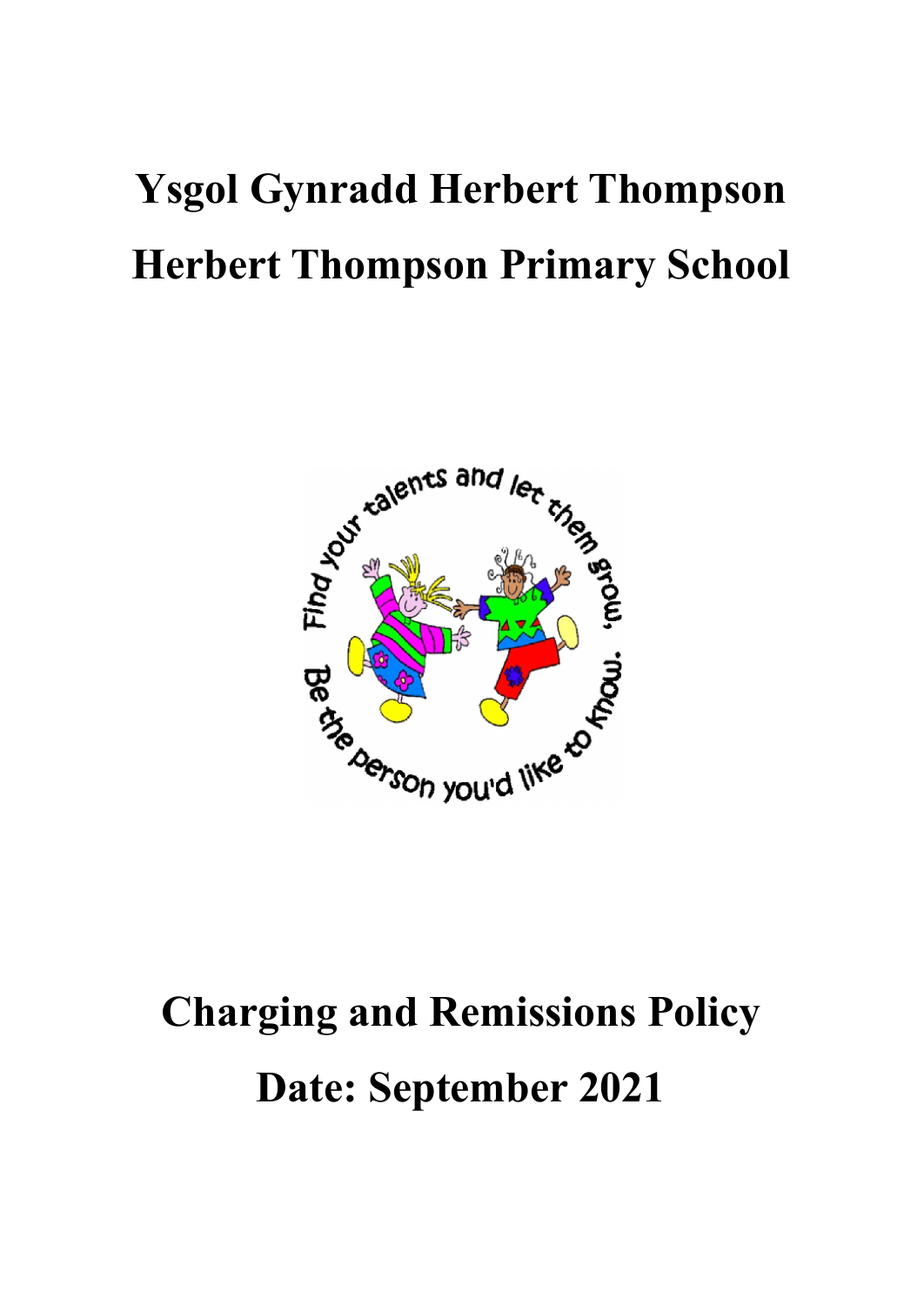#### **INTRODUCTION**

Herbert Thompson Primary School is a large school on the west side of Cardiff, in one of the most socially and economically deprived areas of the city. We admit children from the age of 3-11 years. On site we have a Flying Start Nursery catering for children aged two to three.

The vision of our school is that all pupils will develop the skills, values and aspirations to take into the next stage of their lives, will enter employment and live by positive values and behaviours.

Our vision statement is:

"Find your talents and let them grow, be the person you'd like to know."

We believe in the concept of lifelong learning and the idea that both adults and children learn new things every day. We aim to provide a broad and balanced curriculum tailored to individual pupil need, which will enables all children to achieve their potential and develop an enthusiasm and love for learning. We seek to welcome all children from our school community, ensure they are equipped to take advantage of the opportunities the school provides, seek to meet their learning needs, support and challenge them to make good progress and celebrate their success in an ethos which recognises and celebrates diversity.

#### **SCHOOL VALUES**

Our six school values lie at the heart of our school community and are the core of this policy. The values apply to both children and adults and all relationships across the school. These values and behaviours give a supporting, but also challenging, framework within which colleagues, pupils and families can work.

At the heart of the Herbert Thompson community is a belief that a healthy school community is one that is supportive, but also sees everyone having honest, respectful and appropriately challenging discussions when needed.

Our six school values are:

- Respect
- Determination
- Diversity
- Security
- Care
- **Achievement**

#### **BACKGROUND**













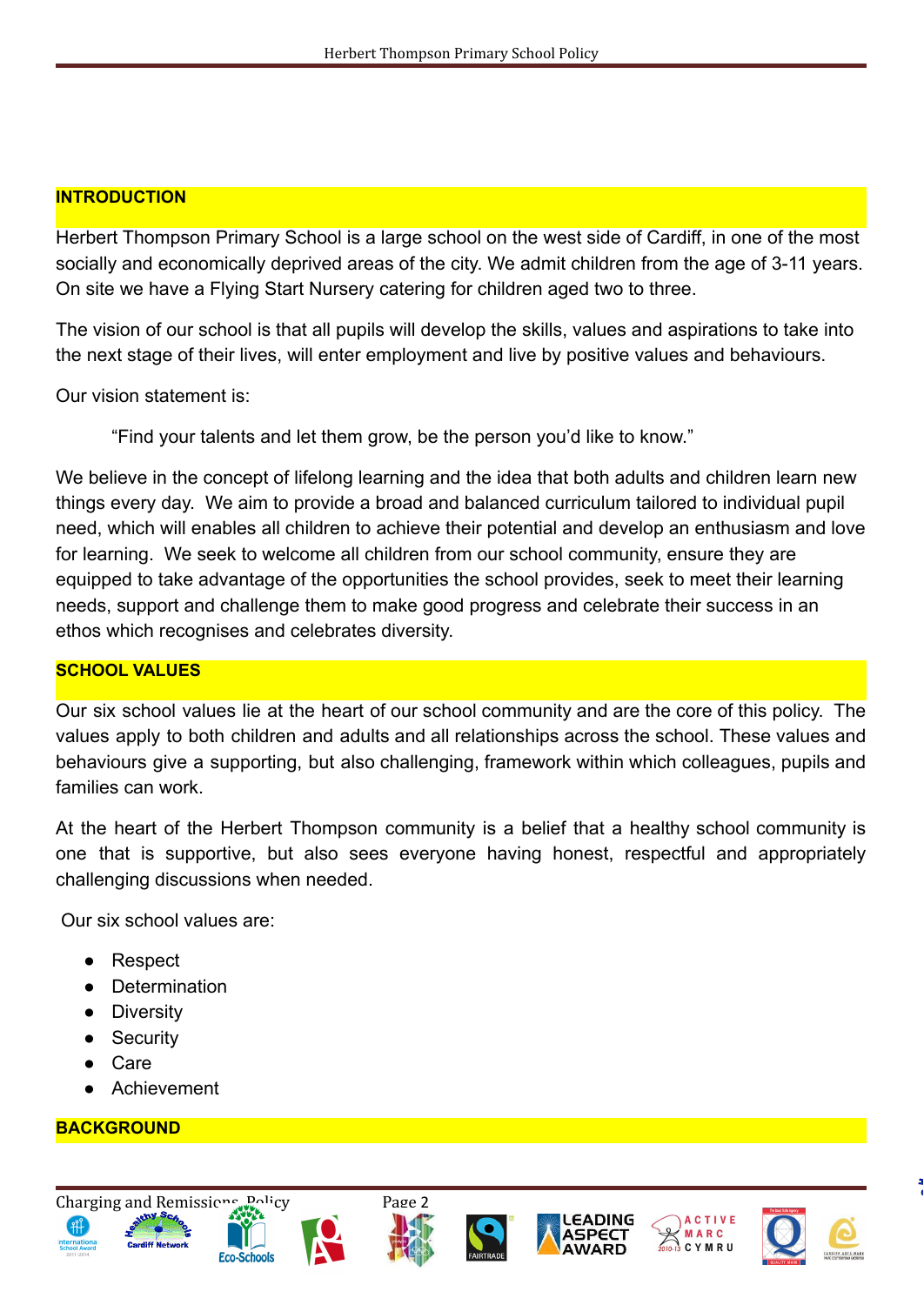The governing body cannot charge parents and pupils for any activity unless it has drawn up a Charging Policy. Moreover, when made, charges per pupil cannot exceed the actual cost incurred, which means that pupils who can pay should not be charged extra to cover the costs of those who cannot afford to.

The governing body must not charge for any activities which take place when the school is actually in session, excluding the break in the middle of the day. The exception is musical instrument tuition for individual pupils or pupils in groups of up to four, as long as such teaching is not an essential part of the National Curriculum.

If the school wishes to run an activity during the school day for which it would need contributions from parents or others, it can invite voluntary contributions. However, no child should be excluded from such an activity because his or her parents cannot or will not contribute.

The school can charge for optional, extra activities provided mainly or wholly outside school hours as long as such teaching is not an essential part of the National Curriculum or religious education.

#### **STATUS**

The Charging Policy is statutory.

#### **PURPOSE**

The purpose of the policy is to ensure that, during the school day, all children have full and free access to a broad and balanced curriculum.

The school day is defined as:

8:55a.m. -11.30a.m. and 12.45p.m.- 3.05p.m. for Nursery pupils

8:55a.m. - 3.05p.m. for Foundation Phase pupils

8:55am – 3:10pm for Key Stage 2 pupils

#### **RELEVANT DOCUMENTATION**

The policy has been informed by *A Guide to the Law for School Governors*.

The policy complements the school's Inclusion Policy, curriculum policies and the Learning Policy.

# **ROLES AND RESPONSIBILITIES**

The **Headteacher** will ensure that the following applies:

# *During the school day*

All activities that are a necessary part of the National Curriculum plus Religious Education will be provided free of charge. This includes any materials, equipment and transport to take pupils between the school and the activity. It excludes charges made for teaching an individual pupil













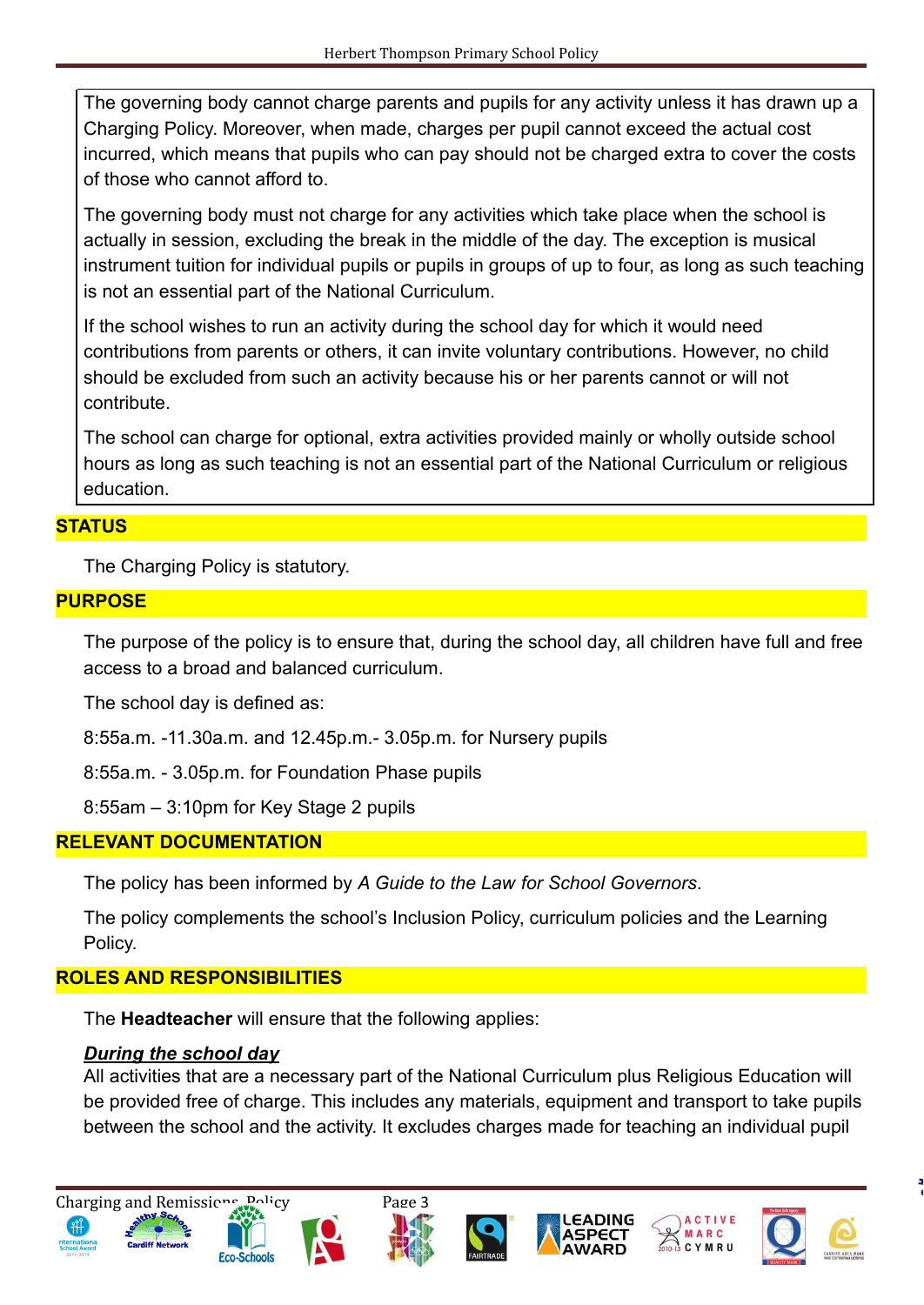or groups of up to four pupils to play a musical instrument. Unless the teaching is an essential part of the National Curriculum we will make a charge.

Voluntary contributions may be sought for activities during the school day, which entail additional costs, for example educational, theatre and cinema visits.

In these circumstances no pupil will be prevented from participating because his/her parents cannot or will not make a contribution.

From time to time we may invite a non-school based organisation such as Rubicon, Theatre Iolo to arrange an activity during the school day. Such organisations may wish to charge the school, who will agree to fund the cost.

# *Optional activities outside of the school day*

We will charge for optional, extra activities provided outside of the school day, for example Football Club unless the activities are funded through another source such as the Learning Centre. Such activities are not part of the National Curriculum or Religious Education.

# *Education partly during the school day*

If a non-residential activity happens partly inside the school day and partly outside of it, there will be no charge if most of the time to be spent on the activity falls within the school day. Conversely, if the bigger proportion of time spent falls outside of the normal school day, charges will be made. When such activities are arranged parents will be told how the charges were calculated.

# *Residential Activities*

Charges will be made for board and lodging. Other charges will be made to cover costs when the number of school sessions missed by the pupils totals half or more of the number of half-days taken up by the activity. In such cases parents will be told how the charges were calculated.

# *Calculating charges*

When charges are made for any activity, whether during or outside of the school day, they will be based on the actual costs incurred, divided by the total number of pupils participating. There will be no levy on those who can pay to support those who can't. Support for cases of hardship will come through voluntary contributions and fundraising.

Parents who would qualify for support are those who are in receipt of Income Support, Family Credit, Disability Working Allowance or a Working Family Tax Credit.

The principles of best value will be applied when planning activities that incur costs to the school and/or charges to parents.

# *Uniform and Equipment*















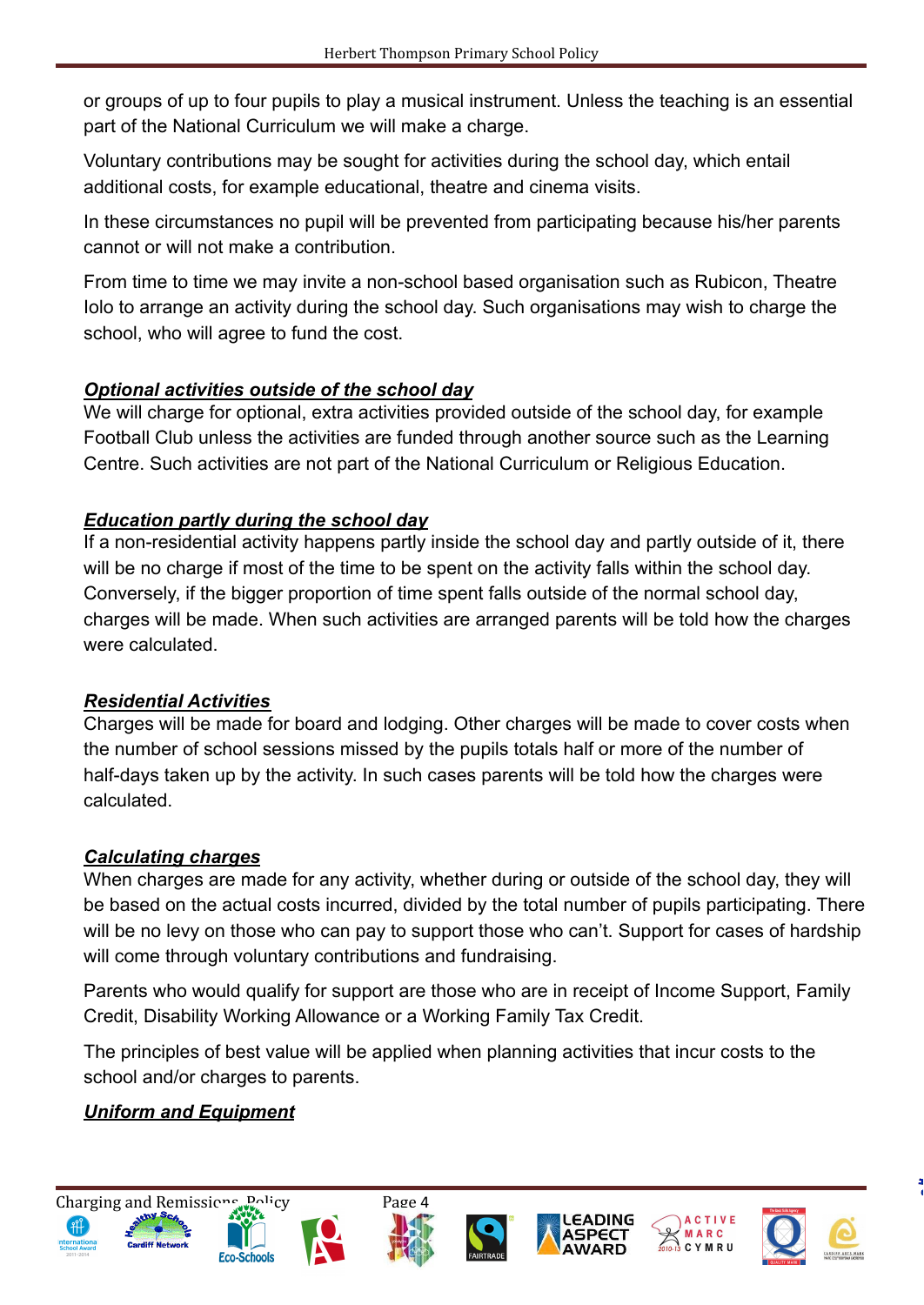Parents can be invited to equip their child with items of personal equipment intended to be used solely by their child.

#### *Breakages and Damage*

Where a pupils behaviour results in damage to school property or equipment, parents may be asked to pay for the necessary repair or replacement, in instalments if necessary.

# *Lettings*

The school will make its facilities available for hire to outside users at a small charge. (see appendix)

# *Staff time*

The school will make its staff available to other school or organisations where appropriate. Costs will be applied. (see appendix).













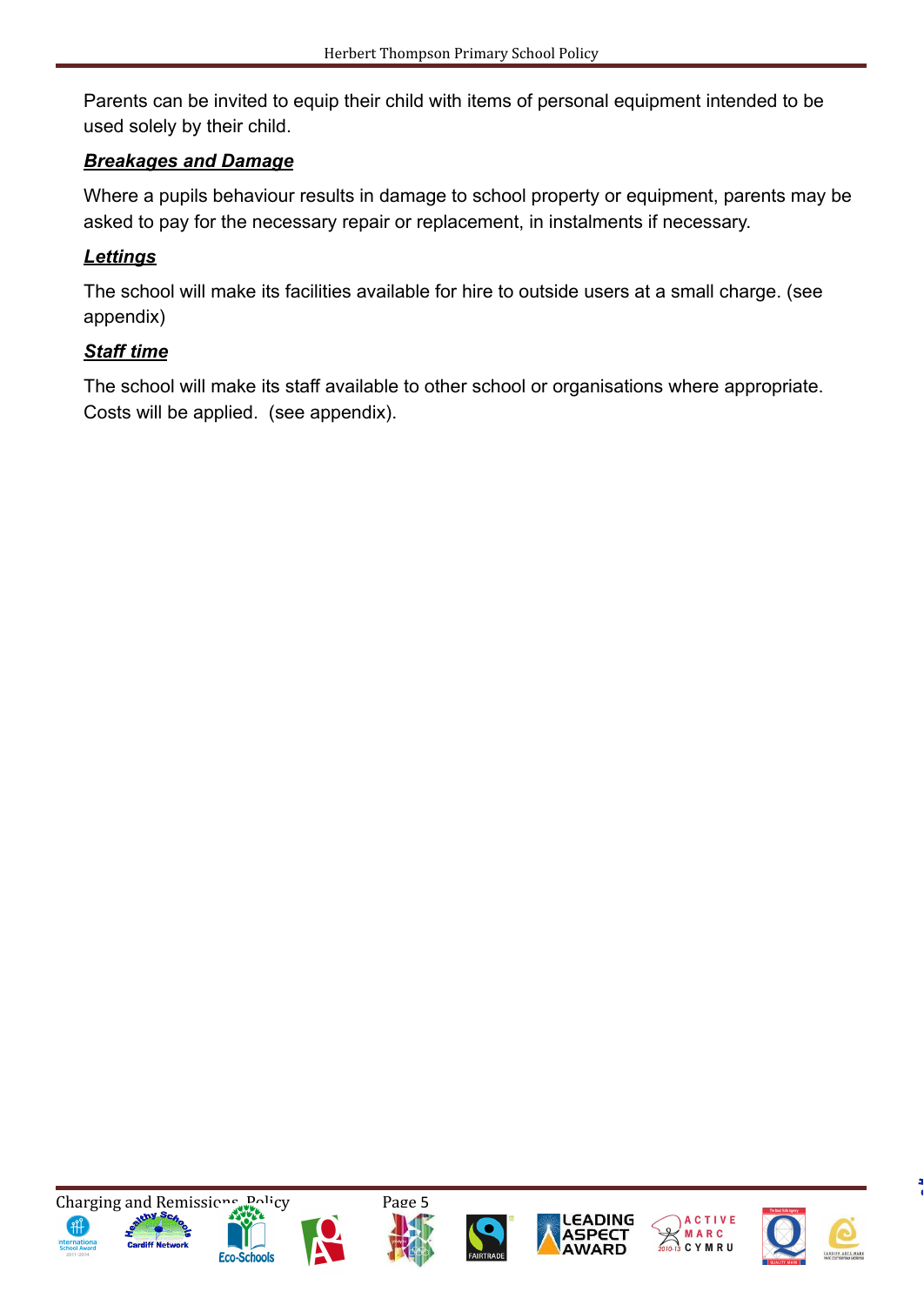#### **Remissions**

Parents who can prove they are in receipt of the following support payments will, in addition to having free meals entitlement be exempt from paying the cost of board and lodging of a residential trip.

- Income Support
- Income based Job Seeker's Allowance
- Any other benefit or allowance or entitlement to any tax credit under the Tax Credits Act 2002.
- Support under Part V1 of the Immigration and Asylum Act 1999.
- Child Tax Credit where the parent is not entitled to Working Tax Credit and whose annual income is assessed by HMRC.
- Income related Employment and Support Allowance.
- Guarantee element of State Pension Credit.
- Receipt of Universal Credit.

When arranging a chargeable activity such parents will be invited in confidence for the remissions in full or part. The headteacher in consultation with the Chairperson of the Governing Body will make authorisation for such remission.

#### **Voluntary Contributions**

Parents will be invited to make a voluntary contribution for:

- Additional trips and visits.
- Enrichment Activities such as after school clubs.
- Transport to events.

The terms of any request made to parents will specify the request for a voluntary contribution in no way represents a charge. The contribution is genuinely voluntary and a parent is under no obligation to pay. Pupils of parents who cannot contribute will not be treated any differently. Continuance of the activity may depend upon voluntary contributions. Also, requests made for voluntary contributions do not include any element of subsidy for any other pupils wishing to participate in the activity whose parents are unwilling or unable to pay the full charge.

The Governing Body will set out the purposes to which the contributions will be put.

**MONITORING AND EVALUATION**













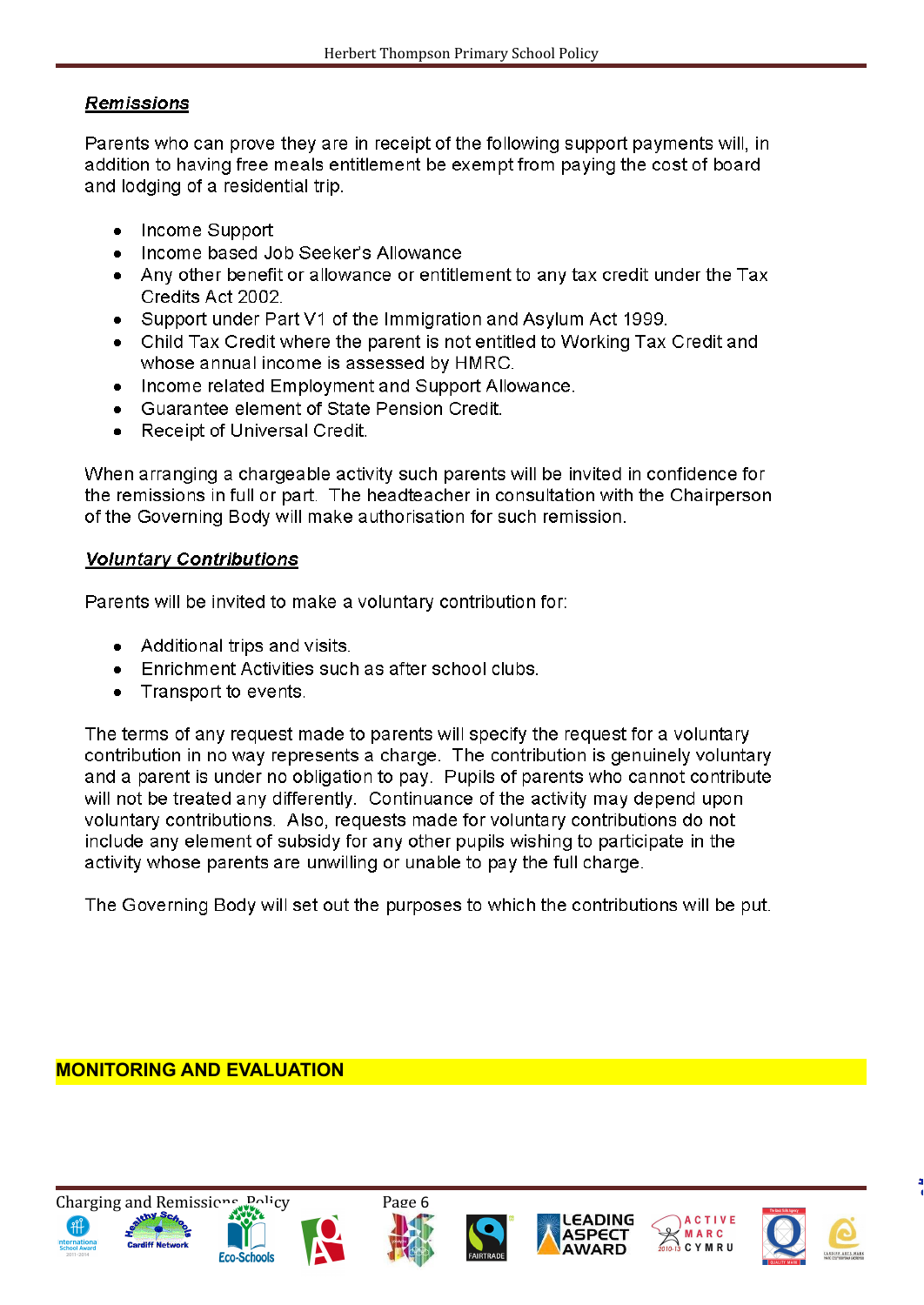The Finance Committee of the governing body will monitor the impact of this policy by receiving on a termly basis a financial report on those activities that resulted in charges being levied, the subsidies awarded (without giving names) and the source of those subsidies.

| <b>Date</b>               | <b>Review</b><br><b>Date</b> | <b>Chair of Finance Committee</b> |
|---------------------------|------------------------------|-----------------------------------|
| <b>Septembe</b><br>r 2021 | <b>Septembe</b><br>r 2022    |                                   |

| <b>Headteacher:</b> | <b>Date</b> |  |
|---------------------|-------------|--|
|                     |             |  |













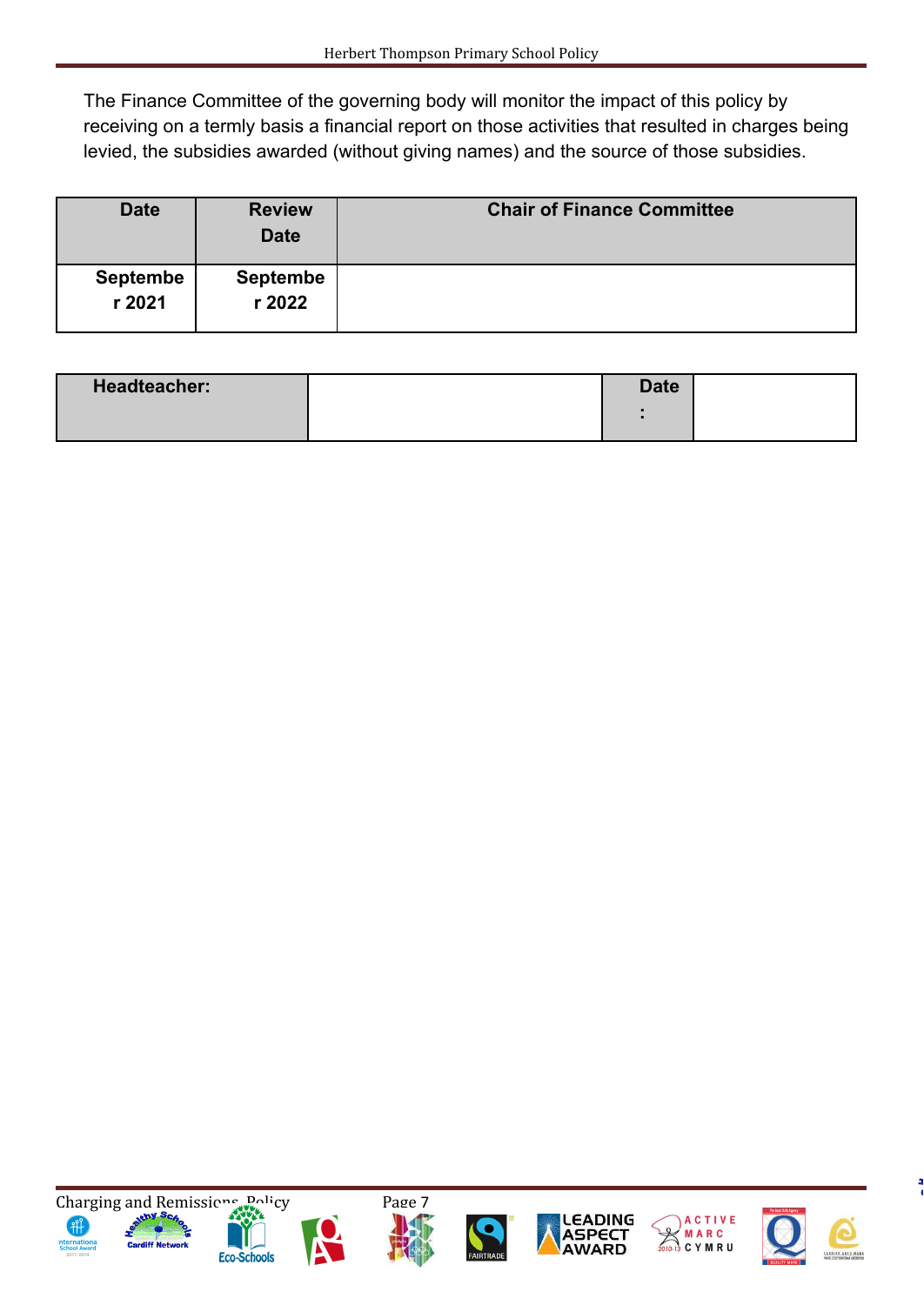#### *Charging for use of School Premises*

Any lettings must not detract from the normal running of the school, or compromise the security of the pupils, staff or school.

The school delegation budget cannot be used to subsidise any lettings. Charges will cover the cost of opening the school, including the cost of caretaker time and utilities (such as lighting and heating).

Lettings will be subject to conditions. This includes the need for any association, body, group, organisation or club (sporting or otherwise) to have in place their own Public Liability insurance at the required minimum level of £5m of liability, prior to the hire of the facilities. In addition, Governing Bodies should not be responsible for any losses or damage arising out of the letting and hirers should indemnify the school for such damage or loss.

#### **The charges to be levied from the hire of school premises are:**

| Non-profit Organisations | £10 per hour |
|--------------------------|--------------|
| For profit Organisations | £25 per hour |

# *Charging for Staff Time*

#### **The charges for staff time are:**

Supply Teacher **E135.26** per day

£81.85 per half day

Supply Teaching Assistants £91.86 per day

£65.16 per half day